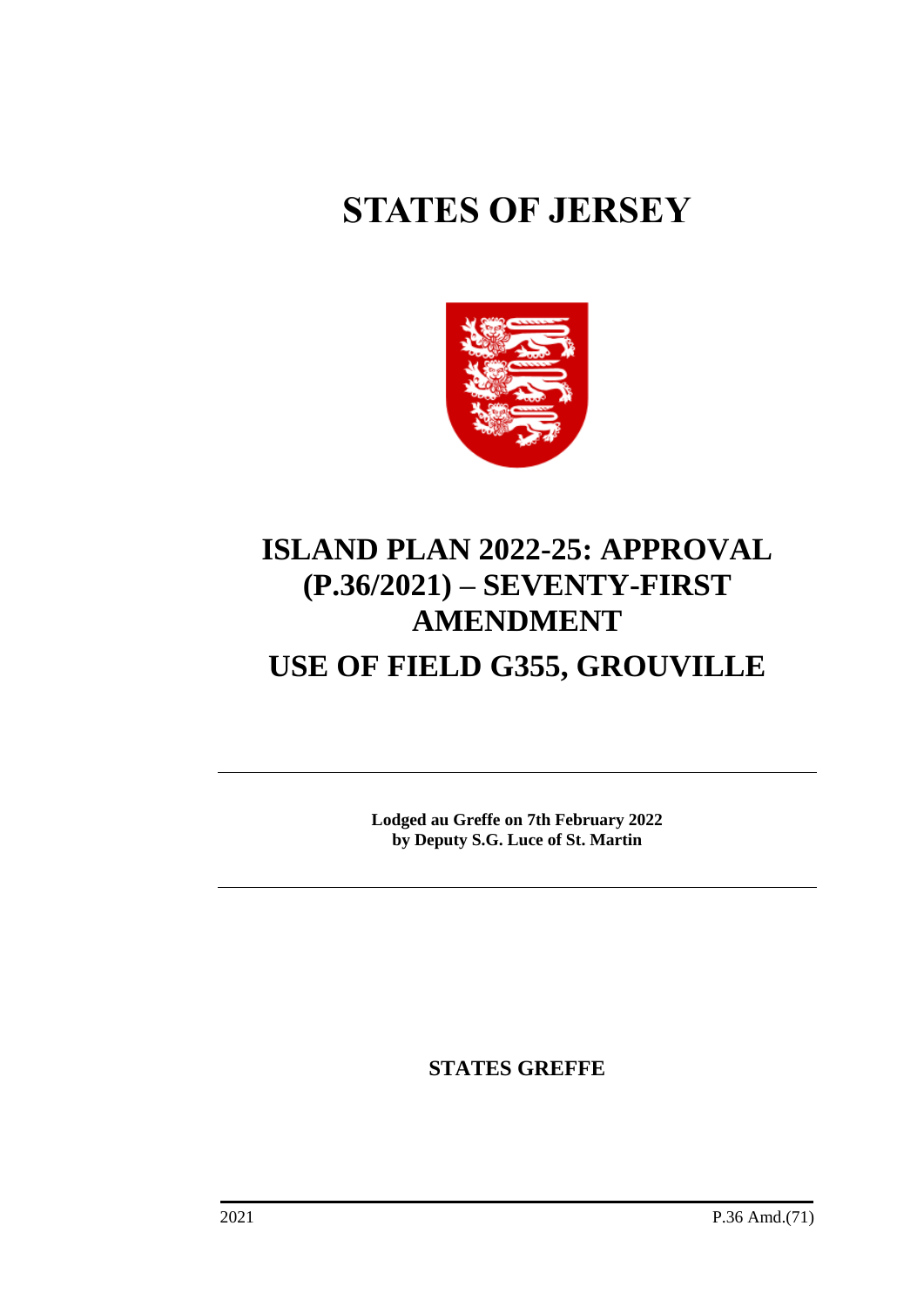#### ISLAND PLAN 2022-25: APPROVAL (P.36/2021) – SEVENTY-FIRST AMENDMENT \_\_\_\_\_\_\_\_\_\_\_\_

## **PAGE 2 –**

After the words "the draft Island Plan 2022-25" insert the words "except that –

- (a) the following should be inserted within the list of sites to be zoned for affordable homes at Policy H5 – Provision of affordable homes –
	- "2. Field G355 Grouville (0.68 hectares/3.78 vergees)";
- (b) the draft Island Plan 2022-25 should be further amended in such respects as may be necessary consequent upon the adoption of paragraph (a); and
- (c) the Draft Bridging Island Plan Proposals Map Part A Planning Zones should be amended to reflect the adoption of paragraph (a).".

### DEPUTY OF ST. MARTIN

**Note:** After this amendment, the proposition would read as follows –

### **THE STATES are asked to decide whether they are of opinion** −

to approve, in accordance with Article 3(1) of the Planning and Building (Jersey) Law 2002, as amended by the Covid-19 (Island Plan) (Jersey) Regulations 2021, the draft Island Plan 2022-25, except that  $-$ 

| (a) | the following should be inserted within the list of sites to be zoned for<br>affordable homes at Policy $H5$ – Provision of affordable homes –     |            |                  |  |                                                   |
|-----|----------------------------------------------------------------------------------------------------------------------------------------------------|------------|------------------|--|---------------------------------------------------|
|     | $^{66}2^{+1}$                                                                                                                                      | Field G355 | <b>Grouville</b> |  | $(0.68 \text{ hectares}/3.78 \text{ vergees})$ "; |
| (b) | the draft Island Plan 2022-25 should be further amended in such respects<br>as may be necessary consequent upon the adoption of paragraph (a); and |            |                  |  |                                                   |

(c) the Draft Bridging Island Plan Proposals Map Part A – Planning Zones should be amended to reflect the adoption of paragraph (a).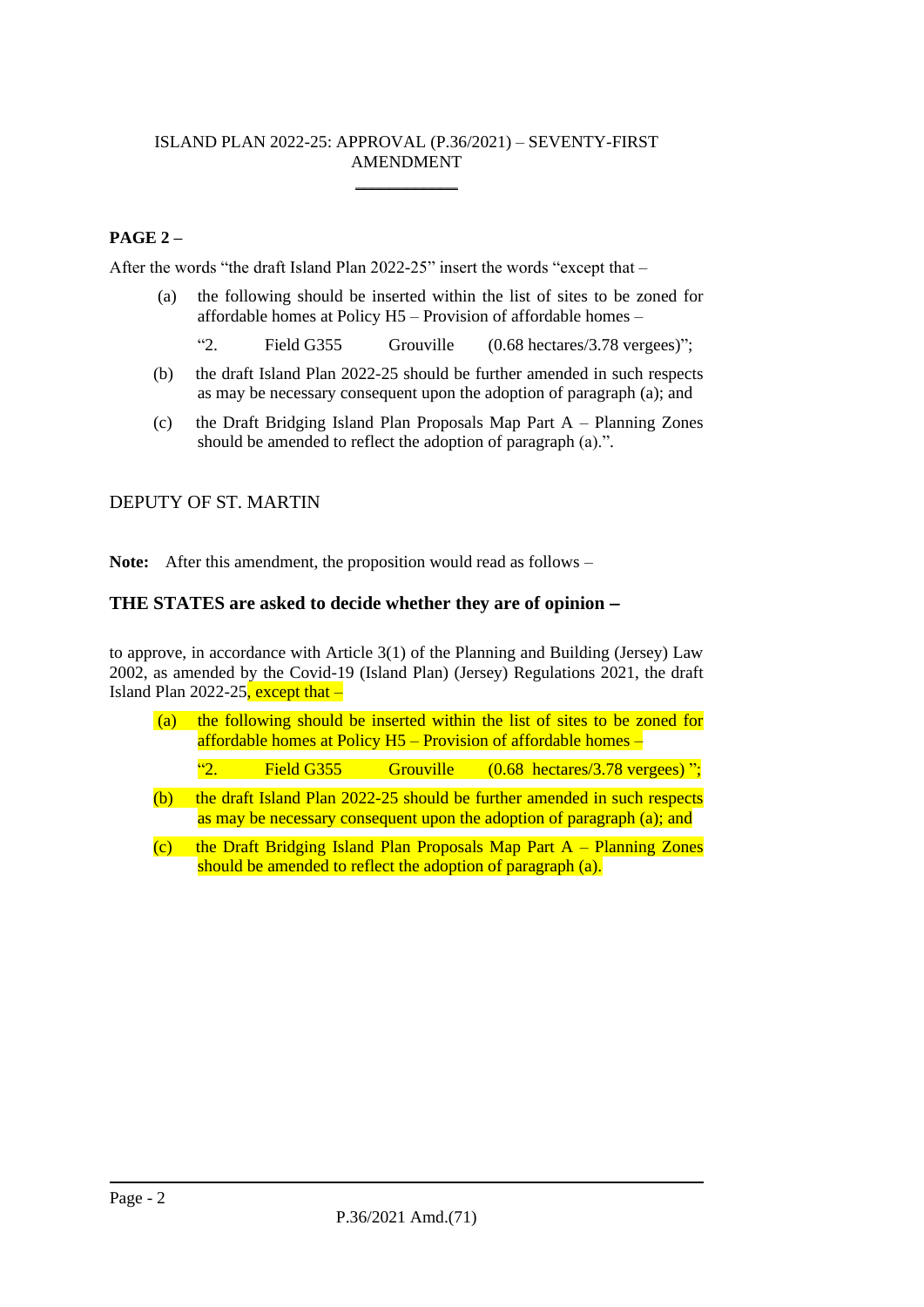#### **REPORT**

The Parish of Grouville have been extremely proactive in their preparation work for the Draft Bridging Island Plan. They have consulted with their parishioners on many occasions, and a number of sites for various types of housing were proposed to the Draft Plan consultation process. Since 2018 the Parish have placed a regular six-monthly "call for sites" in their hugely successful Parish Magazine.

In 2019 the Parish sent a flyer out to all Grouville addresses, and they posted questionnaires on their parish website to encourage discussion on current and future housing provision in the Parish. Banners were erected, and the radio and television were also used to promote the Parish's desire to consult on the whole "housing issue".

As with many other Parishes the results of their local Parish consultations have shown a demand for housing across all age groups. Like their neighbouring parish of St Martin, Grouville have a great need for more "over 55" housing.

Members will know that the Parish of Grouville have been successful in having, following the Draft Bridging Island Plan examination in public, one affordable housing site proposed for rezoning. That site is field G392A (as shown on the map attached). This site has many advantages not least the direct access on to the main road. It is close to many parish amenities, as well as having good access to the parish school and bus stops.

Following on from the successful promotion of field G392A, the Parish would now like to seek permission to rezone two small fields almost adjacent to G392.

One of two smaller fields is field G355. The Parish would wish it to also be rezoned for "over 55" housing. This field is 3.78 vergées in size and could accommodate approximately 24 homes. It is clear that the development of this field would not create significant landscape harm and would just push the existing village slightly further into the green zone. It would not be seen from the main road and would not add to the perception of overdevelopment. In the assessment by officers, field G355 actually scored exactly the same as field G392. It is therefore clear that this field is also eminently suitable for rezoning.

If this field were rezoned for over 55 accommodation, then it would complement the other affordable housing scheme nearby. This field (if rezoned) would provide the means to add a safe route to school. It is accepted that this field G355 is currently in agriculture, but those with experience of trying to cultivate and grow crops in such long narrow fields will appreciate the practical difficulties in "working" them.

In conclusion, this field is long and narrow and is challenging to "work" from an agricultural perspective. Being narrow, and running along the edge of the existing village, it would not push the boundary of the existing built-up boundary any great distance further into the Green Zone. It would provide much needed retirement homes for over 55s, releasing larger homes to be occupied by families, and would also allow for a new "safe route to school" for the young people of the area. It is close to amenities, bus routes and all mains services.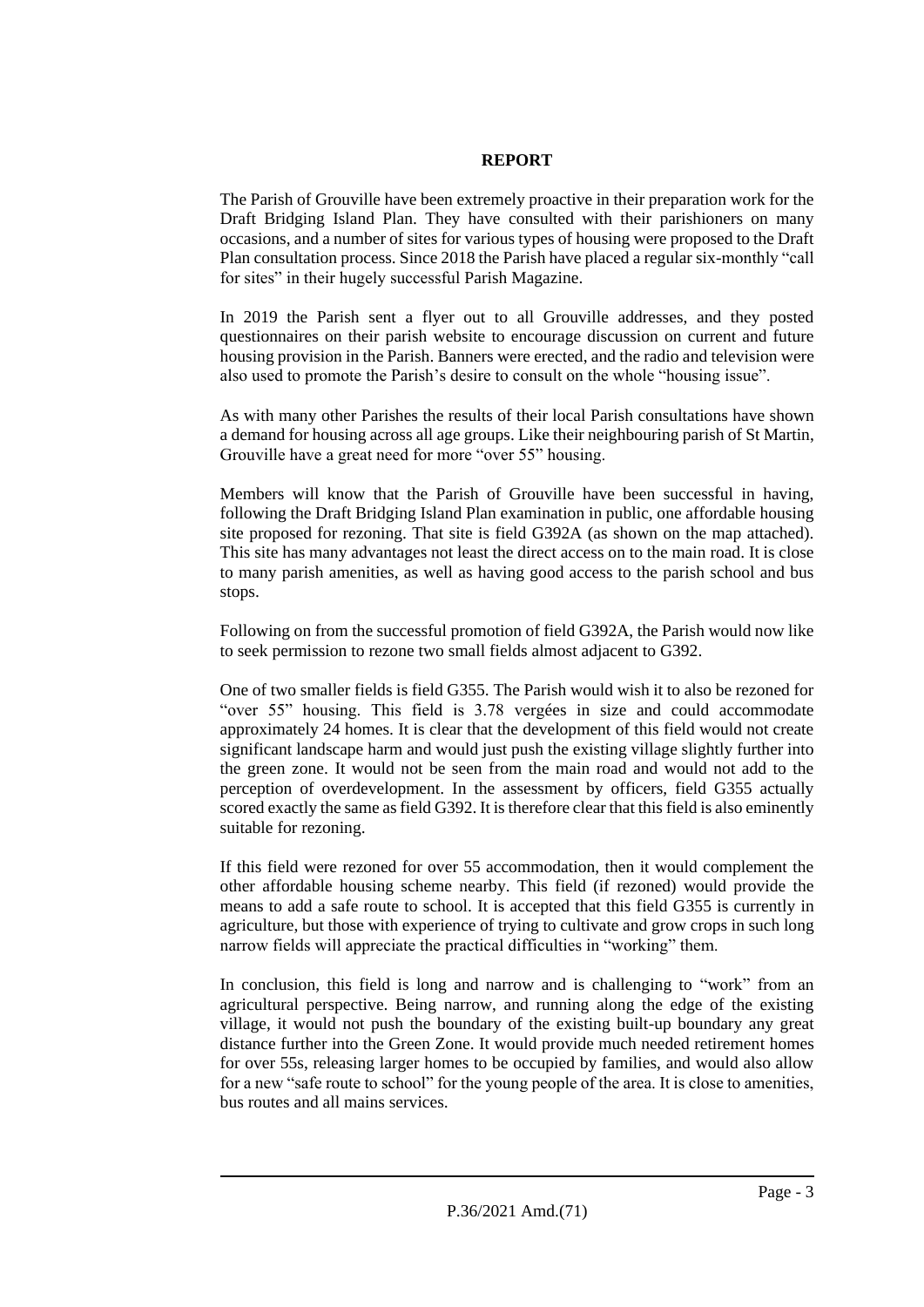#### **Financial and manpower implications**

There are no financial or manpower implications in relation to the inclusion of the site as identified.

#### **Child Rights Impact Assessment implications**

This amendment has been assessed in relation to the [Bridging Island Plan CRIA.](https://www.gov.je/SiteCollectionDocuments/Planning%20and%20building/R%20Children%27s%20Rights%20Impact%20Assessment%20ND.pdf) Whilst this amendment will add an additional agricultural field to those already proposed to be made available for affordable housing, its aim is to increase the flexibility of the housing available within the Parish. These will ultimately benefit children growing up in the Island, who should have a right to live in suitable accommodation.